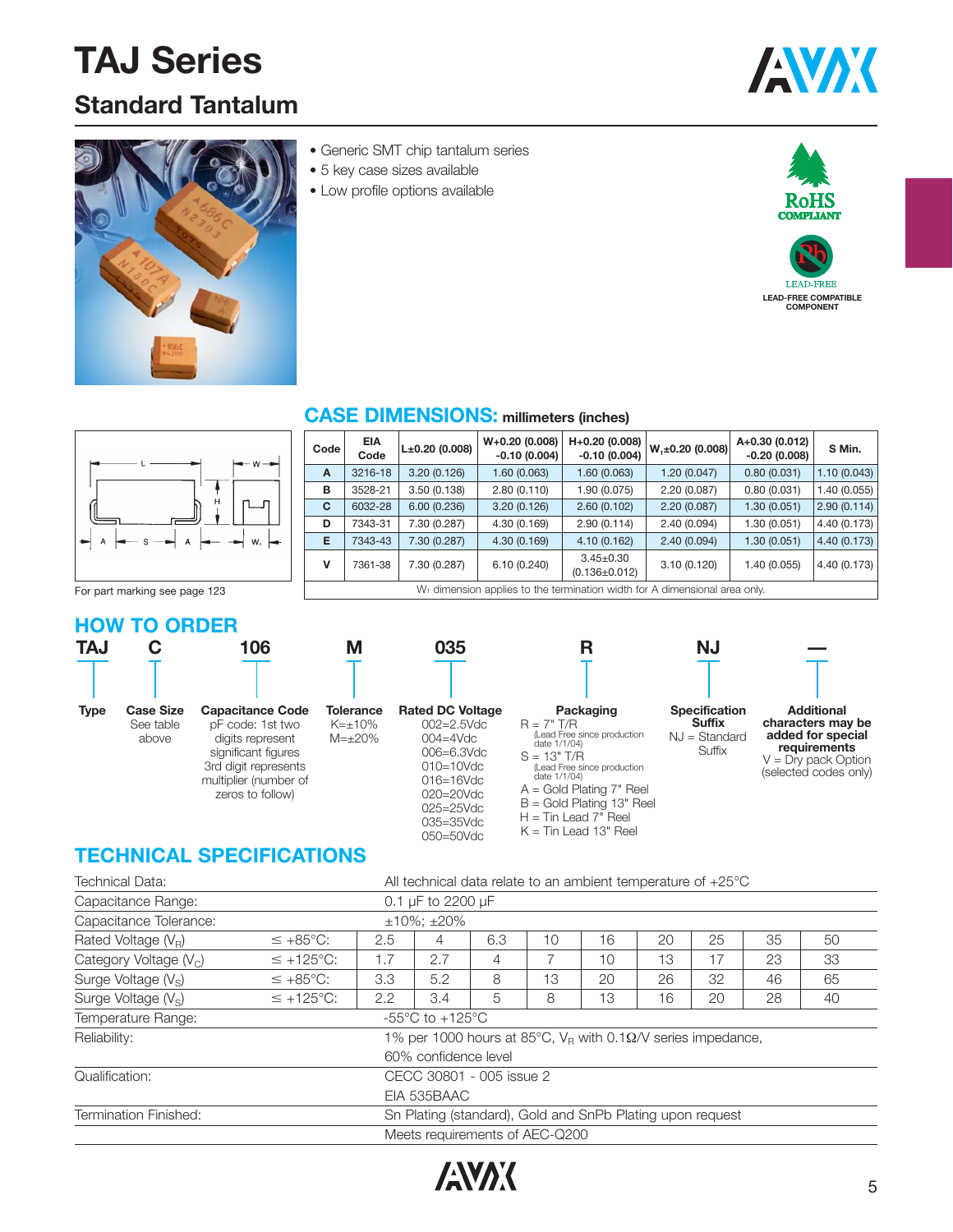

### **Standard Tantalum**

#### **CAPACITANCE AND RATED VOLTAGE, V<sub>R</sub> (VOLTAGE CODE) RANGE (LETTER DENOTES CASE SIZE)**

|                      | Capacitance       | Rated voltage DC $(V_R)$ to 85°C  |                                       |                                 |                                         |                                 |                            |                              |                          |                                       |
|----------------------|-------------------|-----------------------------------|---------------------------------------|---------------------------------|-----------------------------------------|---------------------------------|----------------------------|------------------------------|--------------------------|---------------------------------------|
| μF                   | Code              | 2.5V(e)                           | 4V (G)                                | $6.3V$ (J)                      | 10V (A)                                 | 16V (C)                         | 20V (D)                    | 25V (E)                      | 35V (V)                  | 50V (T)                               |
| 0.10<br>0.15<br>0.22 | 104<br>154<br>224 |                                   |                                       |                                 |                                         |                                 |                            |                              | A<br>A<br>$\overline{A}$ | A<br>A/B<br>A/B                       |
| 0.33<br>0.47<br>0.68 | 334<br>474<br>684 |                                   |                                       |                                 |                                         |                                 | A                          | Α<br>Α                       | A<br>A/B<br>A/B          | B<br>A/B/C<br>A/B/C                   |
| 1.0<br>1.5<br>2.2    | 105<br>155<br>225 |                                   |                                       | Α                               | A<br>$\overline{A}$                     | $\mathsf{A}$<br>A<br>A/B        | $\overline{A}$<br>A<br>A/B | $\overline{A}$<br>A/B<br>A/B | A/B<br>A/B/C<br>A/B/C    | AM/B/C<br>C/D<br>C/D                  |
| 3.3<br>4.7<br>6.8    | 335<br>475<br>685 |                                   | A<br>Α                                | $\overline{A}$<br>A<br>A/B      | $\overline{A}$<br>A/B<br>A/B            | A/B<br>A/B<br>A/B/C             | A/B<br>A/B/C<br>A/B/C      | A/B/C<br>A/B/C<br>B/C        | B/C<br>B/C/D<br>C/D      | C/D<br>$\mathrm{C}/\mathrm{D}$<br>C/D |
| 10<br>15<br>22       | 106<br>156<br>226 |                                   | $\overline{A}$<br>A/B<br>A            | A/B<br>A/B<br>A/B/C             | A/B/C<br>A/B/C<br>A/B/C                 | A/B/C<br>$A^{(M)}/B/C$<br>B/C/D | B/C<br>B/C/D<br>B/C/D      | B/C/D<br>C/D<br>C/D          | C/D/E<br>C/D<br>D/E      | D/E/V<br>D/E/V<br>$\vee$              |
| 33<br>47<br>68       | 336<br>476<br>686 | Α<br>Α<br>A                       | A/B<br>A/B<br>A/B/C                   | A/B/C<br>A/B/C/D<br>B/C/D       | A/B/C/D<br>B/C/D<br>B/C/D               | B/C/D<br>C/D<br>C/D             | C/D<br>C/D/E<br>C'/D/E     | D/E<br>D/E<br>EN             | D/E/V<br>EN<br>V(M)      |                                       |
| 100<br>150<br>220    | 107<br>157<br>227 | A/B<br><sub>B</sub><br>B/D        | A/B/C<br>B/C<br>B <sub>(M)</sub> /C/D | B/C/D<br>$B^{(M)}/C/D$<br>C/D/E | B <sup>M</sup> /C/D/E<br>C/D/E<br>C/D/E | C/D/E<br>D/E/V<br>E/V           | D/E/V<br>E/V               | E(M)/V<br>$V^*$              |                          |                                       |
| 330<br>470<br>680    | 337<br>477<br>687 | D<br>C/D<br>C/D/E                 | C/D/E<br>C/D/E<br>D/E                 | C/D/E<br>D/E/V<br>E/V           | D/E/V<br>EN                             | $\vee$                          |                            |                              |                          |                                       |
| 1000<br>1500<br>2200 | 108<br>158<br>228 | $D^{(M)}/E$<br>D/E/V<br>$V^{(M)}$ | D/E/V<br>E/V(M)                       | $V^{(M)}$                       |                                         |                                 |                            |                              |                          |                                       |

Non preferred Ratings - not recommended for new designs, higher voltage or smaller case size substitution are offered.

Engineering samples - please contact manufacturer

\*Codes under development - subject to change.

Released codes (M tolerance only)

Note: Voltage ratings are minimum values. AVX reserves the right to supply higher ratings in the same case size, to the same reliability standards.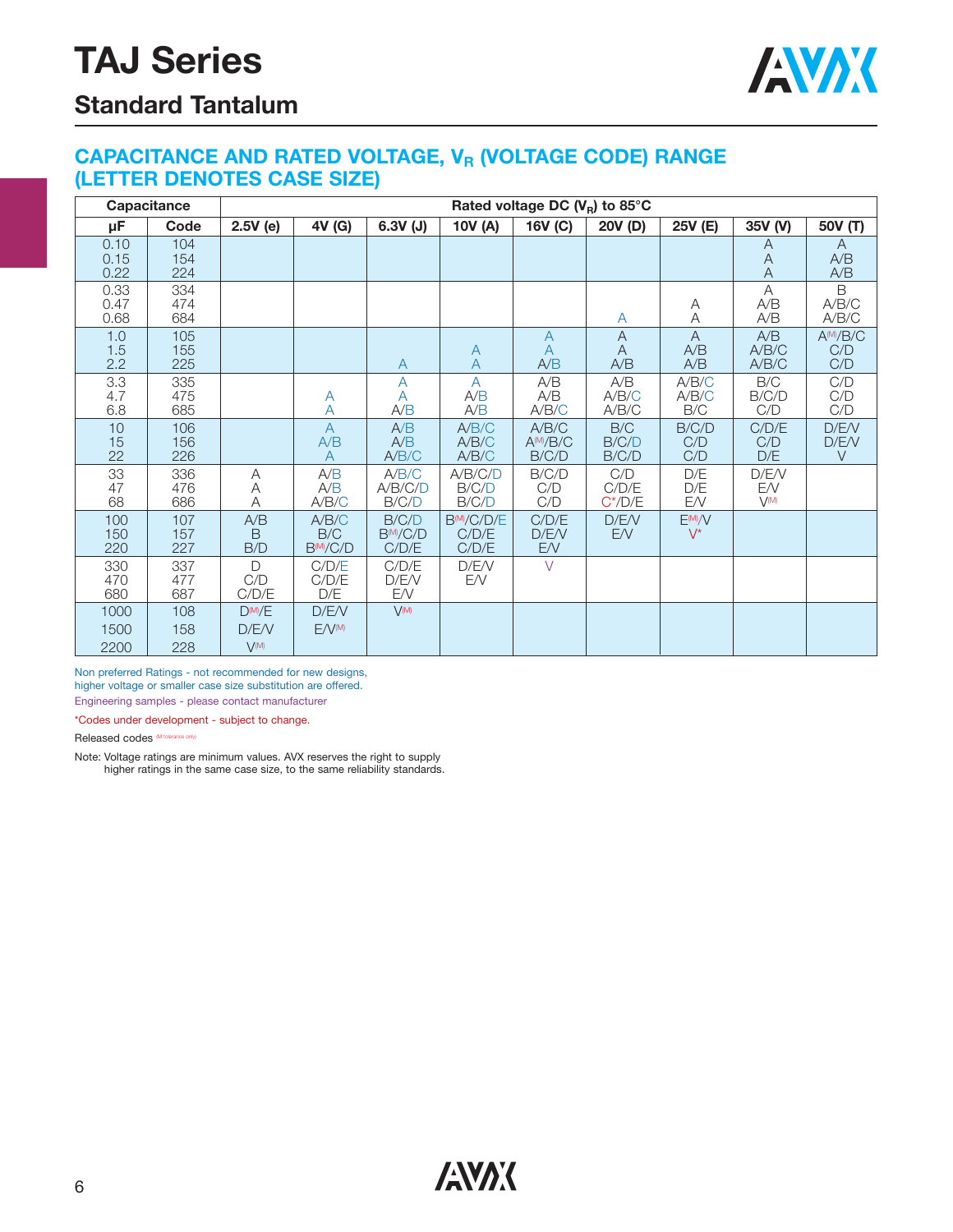## **TAJ Series**



### **Standard Tantalum**

### **RATINGS & PART NUMBER REFERENCE**

| <b>AVX</b><br>Part No.           | Case<br>Size | Cap<br>$(\mu F)$ | Rated<br>Voltage<br>(V) | <b>DCL</b><br>$(\mu A)$<br>Max. | DF<br>$\frac{0}{0}$<br>Max. | <b>ESR</b><br>Max. $(\Omega)$<br>@100kHz | <b>AVX</b><br>Part No.           | Case<br>Size | Cap<br>$(\mu F)$ | Rated<br>Voltage<br>(V) | <b>DCL</b><br>(µA)<br>Max. | DF<br>$\frac{0}{0}$<br>Max. | <b>ESR</b><br>Max. $(\Omega)$<br>@100kHz |
|----------------------------------|--------------|------------------|-------------------------|---------------------------------|-----------------------------|------------------------------------------|----------------------------------|--------------|------------------|-------------------------|----------------------------|-----------------------------|------------------------------------------|
| TAJA476*002#NJ                   | Α            | 47               | 2.5                     | 0.9                             | 6                           | 3                                        | TAJC337*006#NJ                   | С            | 330              | 6.3                     | 19.8                       | 12                          | 0.5                                      |
| TAJA686*002#NJ                   | Α            | 68               | 2.5                     | 1.4                             | 8                           | 1.5                                      | TAJD337*006#NJ                   | D            | 330              | 6.3                     | 20.8                       | 8                           | 0.9                                      |
| TAJA107*002#NJ                   | Α            | 100              | 2.5                     | 2.5                             | 30                          | 1.4                                      | TAJE337*006#NJ                   | E            | 330              | 6.3                     | 20.8                       | 8                           | 0.9                                      |
| TAJB107*002#NJ                   | B            | 100              | 2.5                     | 2.5                             | 8                           | 1.4                                      | TAJD477*006#NJ                   | D            | 470              | 6.3                     | 28                         | 12                          | 0.4                                      |
| TAJB157*002#NJ                   | B            | 150              | 2.5                     | 3                               | 10                          | 1.6                                      | TAJE477*006#NJ                   | E            | 470              | 6.3                     | 28                         | 10                          | 0.4                                      |
| TAJB227*002#NJ                   | B            | 220              | 2.5                     | 4.4                             | 16                          | 1.6                                      | TAJV477*006#NJ                   | V            | 470              | 6.3                     | 28                         | 10                          | 0.4                                      |
| TAJD227*002#NJ                   | D            | 220              | 2.5                     | 5.5                             | 8                           | 0.3                                      | TAJE687*006#NJ                   | E            | 680              | 6.3                     | 42.8                       | 10                          | 0.5                                      |
| TAJD337*002#NJ                   | D            | 330              | 2.5                     | 8.2                             | 8                           | 0.3                                      | TAJV687*006#NJ                   | V            | 680              | 6.3                     | 42.8                       | 10                          | 0.5                                      |
| TAJC477*002#NJ                   | С            | 470              | 2.5                     | 9.4                             | 12                          | 0.2                                      | TAJV108M006#NJ                   | V            | 1000             | 6.3                     | 63                         | 16                          | 0.4                                      |
| TAJD477*002#NJ                   | D            | 470              | 2.5                     | 11.6                            | 8                           | 0.2                                      | TAJA475*010#NJ                   | Α            | 4.7              | 10                      | 0.5                        | 6                           | 5                                        |
| TAJC687*002#NJ                   | С            | 680              | 2.5                     | 17.0                            | 18                          | 0.2                                      | TAJA685*010#NJ                   | Α            | 6.8              | 10                      | 0.7                        | 6                           | $\overline{4}$                           |
| TAJD687*002#NJ                   | D            | 680              | 2.5                     | 17                              | 16                          | 0.2                                      | TAJA106*010#NJ                   | Α            | 10               | 10                      |                            | 6                           | 3                                        |
| TAJE687*002#NJ                   | Ε            | 680              | 2.5                     | 17                              | 10                          | 0.2                                      | TAJA156*010#NJ                   | Α            | 15               | 10                      | 1.5                        | 6                           | 3.2                                      |
| TAJD108M002#NJ                   | D            | 1000             | 2.5                     | 25                              | 20                          | 0.2                                      | TAJB156*010#NJ                   | Β            | 15               | 10                      | 1.5                        | 6                           | 2.8                                      |
| TAJE108*002#NJ                   | Ε            | 1000             | 2.5                     | 20                              | 14                          | 0.4                                      | TAJA226*010#NJ                   | Α            | $\overline{22}$  | 10                      | 2.2                        | 8                           | 3                                        |
| TAJD158*002#NJ                   | D            | 1500             | 2.5                     | 37.5                            | 60                          | 0.2                                      | TAJB226*010#NJ                   | Β            | 22               | 10                      | 2.2                        | 6                           | 2.4                                      |
| TAJE158*002#NJ                   | Ε            | 1500             | 2.5                     | 37                              | 20                          | 0.2                                      | TAJA336*010#NJ                   | Α            | 33               | 10                      | 3.3                        | 8                           | 1.7                                      |
| TAJV158*002#NJ                   | V            | 1500             | 2.5                     | 30                              | 20                          | 0.2                                      | TAJB336*010#NJ                   | Β            | 33               | 10                      | 3.3                        | 6                           | 1.8                                      |
| TAJV228*002#NJ                   | $\vee$       | 2200             | 2.5                     | 55                              | 50                          | 0.2                                      | TAJC336*010#NJ                   | С            | 33               | 10                      | 3.3                        | 6                           | 1.6                                      |
| TAJA336*004#NJ                   | Α            | 33               | 4                       | 1.3                             | 6                           | 3                                        | TAJB476*010#NJ                   | Β            | 47               | 10                      | 4.7                        | 8                           | 1                                        |
| TAJA476*004#NJ                   | Α            | 47               | $\overline{4}$          | 1.9                             | 8                           | 2.6                                      | TAJC476*010#NJ                   | С            | 47               | 10                      | 4.7                        | 6                           | 1.2                                      |
| TAJA686*004#NJ                   | Α            | 68               | 4                       | 2.7                             | 10                          | 1.5                                      | TAJB686*010#NJ                   | Β            | 68               | 10                      | 6.8                        | 6                           | 1.4                                      |
| TAJB686*004#NJ                   | B            | 68               | $\overline{4}$          | 2.7                             | 6                           | 1.8                                      | TAJC686*010#NJ                   | С            | 68               | 10                      | 6.8                        | 6                           | 1.3                                      |
| TAJA107*004#NJ                   | Α            | 100              | 4                       | 4                               | 30                          | 1.4                                      | TAJB107 <b>M</b> 010#NJ          | Β            | 100              | 10                      | 10                         | 8                           | 1.4                                      |
| TAJB107*004#NJ                   | B            | 100              | $\overline{4}$          | $\overline{4}$                  | 8                           | 0.9                                      | TAJC107*010#NJ                   | С            | 100              | 10                      | 10                         | 8                           | 1.2                                      |
| TAJB157*004#NJ                   | B            | 150              | 4                       | 6                               | 10                          | 1.5                                      | TAJD107*010#NJ                   | D            | 100              | 10                      | 10                         | 6                           | 0.7                                      |
| TAJC157*004#NJ                   | С            | 150              | $\overline{4}$          | 6                               | 6                           | 0.3                                      | TAJC157*010#NJ                   | С            | 150              | 10                      | 15                         | 8                           | 0.9                                      |
| TAJB227M004#NJ                   | B            | 220              | 4                       | 8.8                             | 12                          | 1.1                                      | TAJD157*010#NJ                   | D            | 150              | 10                      | 15                         | 8                           | 0.9                                      |
| TAJC227*004#NJ                   | C            | 220              | $\overline{4}$          | 8.8                             | 8                           | 1.2                                      | TAJE157*010#NJ                   | E            | 150              | 10                      | 15                         | 8                           | 0.9                                      |
| TAJD227*004#NJ<br>TAJC337*004#NJ | D            | 220<br>330       | 4<br>$\overline{4}$     | 8.8<br>13.2                     | 8                           | 0.9<br>0.9                               | TAJC227*010#NJ                   | С<br>D       | 220<br>220       | 10<br>10                | 22<br>22                   | 18                          | 0.5<br>0.5                               |
| TAJD337*004#NJ                   | С<br>D       | 330              | 4                       | 13.2                            | 8                           | 0.9                                      | TAJD227*010#NJ<br>TAJE227*010#NJ | Ε            | 220              | 10                      | 22                         | 8                           | 0.5                                      |
| TAJC477*004#NJ                   |              | 470              | $\overline{4}$          | 18.8                            | 8                           | 0.3                                      |                                  |              | 330              | 10                      | 33                         | 8                           | 0.9                                      |
| TAJD477*004#NJ                   | С<br>D       | 470              | 4                       | 18.8                            | 14<br>12                    | 0.9                                      | TAJD337*010#NJ<br>TAJE337*010#NJ | D<br>Е       | 330              | 10                      | 33                         | 8<br>8                      | 0.9                                      |
| TAJE477*004#NJ                   | Ε            | 470              | $\overline{4}$          | 18.8                            | 10                          | 0.5                                      | TAJV337*010#NJ                   | V            | 330              | 10                      | 33                         | 10                          | 0.9                                      |
| TAJD687*004#NJ                   | D            | 680              | 4                       | 27.2                            | 14                          | 0.5                                      | TAJE477*010#NJ                   | Ε            | 470              | 10                      | 47                         | 10                          | 0.5                                      |
| TAJE687*004#NJ                   | Ε            | 680              | $\overline{4}$          | 27.2                            | 14                          | 0.9                                      | TAJV477*010#NJ                   | V            | 470              | 10                      | 47                         | 10                          | 0.5                                      |
| TAJD108*004#NJ                   | D            | 1000             | 4                       | 40                              | 60                          | 0.2                                      | TAJA225*016#NJ                   | Α            | 2.2              | 16                      | 0.5                        | 6                           | 6.5                                      |
| TAJE108*004#NJ                   | Ε            | 1000             | $\overline{4}$          | 40                              | 14                          | 0.4                                      | TAJA335*016#NJ                   | Α            | 3.3              | 16                      | 0.5                        | 6                           | 5                                        |
| TAJV108*004#NJ                   | V            | 1000             | 4                       | 40                              | 16                          | 0.4                                      | TAJB335*016#NJ                   | Β            | 3.3              | 16                      | 0.5                        | 6                           | 4.5                                      |
| TAJE158*004#NJ                   | E            | 1500             | $\overline{4}$          | 60                              | 30                          | 0.2                                      | TAJA475*016#NJ                   | Α            | 4.7              | 16                      | 0.8                        | 6                           | $\overline{4}$                           |
| TAJV158M004#NJ                   | V            | 1500             | 4                       | 60                              | 30                          | 0.2                                      | TAJB475*016#NJ                   | Β            | 4.7              | 16                      | 0.8                        | 6                           | 3.5                                      |
| TAJA106*006#NJ                   | Α            | 10               | 6.3                     | 0.6                             | 6                           | $\overline{4}$                           | TAJA685*016#NJ                   | Α            | 6.8              | 16                      | 1.1                        | 6                           | 3.5                                      |
| TAJA156*006#NJ                   | Α            | 15               | 6.3                     | 0.9                             | 6                           | 3.5                                      | TAJB685*016#NJ                   | Β            | 6.8              | 16                      | 1.1                        | 6                           | 2.5                                      |
| TAJA226*006#NJ                   | Α            | $\overline{22}$  | 6.3                     | 1.4                             | 6                           | 3                                        | TAJA106*016#NJ                   | Α            | 10               | 16                      | 1.6                        | 8                           | 3                                        |
| TAJA336*006#NJ                   | Α            | 33               | 6.3                     | 2.1                             | 8                           | 2.5                                      | TAJB106*016#NJ                   | Β            | 10               | 16                      | 1.6                        | 6                           | 2.8                                      |
| TAJA476*006#NJ                   | Α            | 47               | 6.3                     | 2.8                             | 10                          | 1.6                                      | TAJC106*016#NJ                   | С            | 10               | 16                      | 1.6                        | 6                           | $\overline{2}$                           |
| TAJB476*006#NJ                   | B            | 47               | 6.3                     | 3                               | 6                           | 2                                        | TAJA156M016#NJ                   | Α            | 15               | 16                      | 2.4                        | 6                           | 2                                        |
| TAJC476*006#NJ                   | C            | 47               | 6.3                     | $\overline{3}$                  | 6                           | 1.6                                      | TAJB156*016#NJ                   | B            | 15               | 16                      | 2.4                        | 6                           | 2.5                                      |
| TAJB686*006#NJ                   | Β            | 68               | 6.3                     | 4                               | 8                           | 0.9                                      | TAJC156*016#NJ                   | C            | 15               | 16                      | 2.4                        | 6                           | 1.8                                      |
| TAJC686*006#NJ                   | C            | 68               | 6.3                     | 4.3                             | 6                           | 1.5                                      | TAJB226*016#NJ                   | B            | $\overline{22}$  | 16                      | 3.5                        | 6                           | 2.3                                      |
| TAJB107*006#NJ                   | Β            | 100              | 6.3                     | 6.3                             | 10                          | 1.7                                      | TAJC226*016#NJ                   | С            | $\overline{22}$  | 16                      | 3.5                        | 6                           | 1.6                                      |
| TAJC107*006#NJ                   | C            | 100              | 6.3                     | 6.3                             | 6                           | 0.9                                      | TAJD226*016#NJ                   | D            | 22               | 16                      | 3.5                        | 6                           | 1.1                                      |
| TAJB157M006#NJ                   | Β            | 150              | 6.3                     | 9.5                             | 10                          | 1.2                                      | TAJB336*016#NJ                   | Β            | $\overline{33}$  | 16                      | 5.3                        | 8                           | 2.1                                      |
| TAJC157*006#NJ                   | $\mathsf{C}$ | 150              | 6.3                     | 9.5                             | 6                           | 1.3                                      | TAJC336*016#NJ                   | С            | 33               | 16                      | 5.3                        | 6                           | 1.5                                      |
| TAJD157*006#NJ                   | D            | 150              | 6.3                     | 9.5                             | 6                           | 0.9                                      | TAJD336*016#NJ                   | D            | $\overline{33}$  | 16                      | 5.3                        | 6                           | 0.9                                      |
| TAJC227*006#NJ                   | C            | 220              | 6.3                     | 13.9                            | 8                           | 1.2                                      | TAJC476*016#NJ                   | С            | 47               | 16                      | 7.5                        | 6                           | 1.4                                      |
| TAJD227*006#NJ                   | D            | 220              | 6.3                     | 13.9                            | 8                           | 0.9                                      | TAJD476*016#NJ                   | D            | 47               | 16                      | 7.5                        | 6                           | 0.8                                      |
| TAJE227*006#NJ                   | E            | 220              | 6.3                     | 13.9                            | 8                           | 0.9                                      | TAJC686*016#NJ                   | С            | 68               | 16                      | 10.9                       | 6                           | 1.3                                      |

Engineering samples - please contact manufacturer

All technical data relates to an ambient temperature of +25°C. Capacitance and DF are measured at 120Hz, 0.5V RMS with a maximum DC bias of 2.2 volts. DCL is measured at rated voltage after 5 minutes.

TAJ series is MSL level 1 according to J-STD-020C.

\* Insert K for ±10% and M for ±20% # **Standard Plating** – Insert R for 7" reel and S for 13" reel Capacitance Tolerance **A Fold Plating** - Insert A for 7" reel and B for 13" reel # **Tin Lead Plating** – Insert H for 7" reel and K for 13" reel **NOTE: AVX reserves the right to supply a higher voltage rating or tighter tolerance part in the same case size, to the same reliability standards.**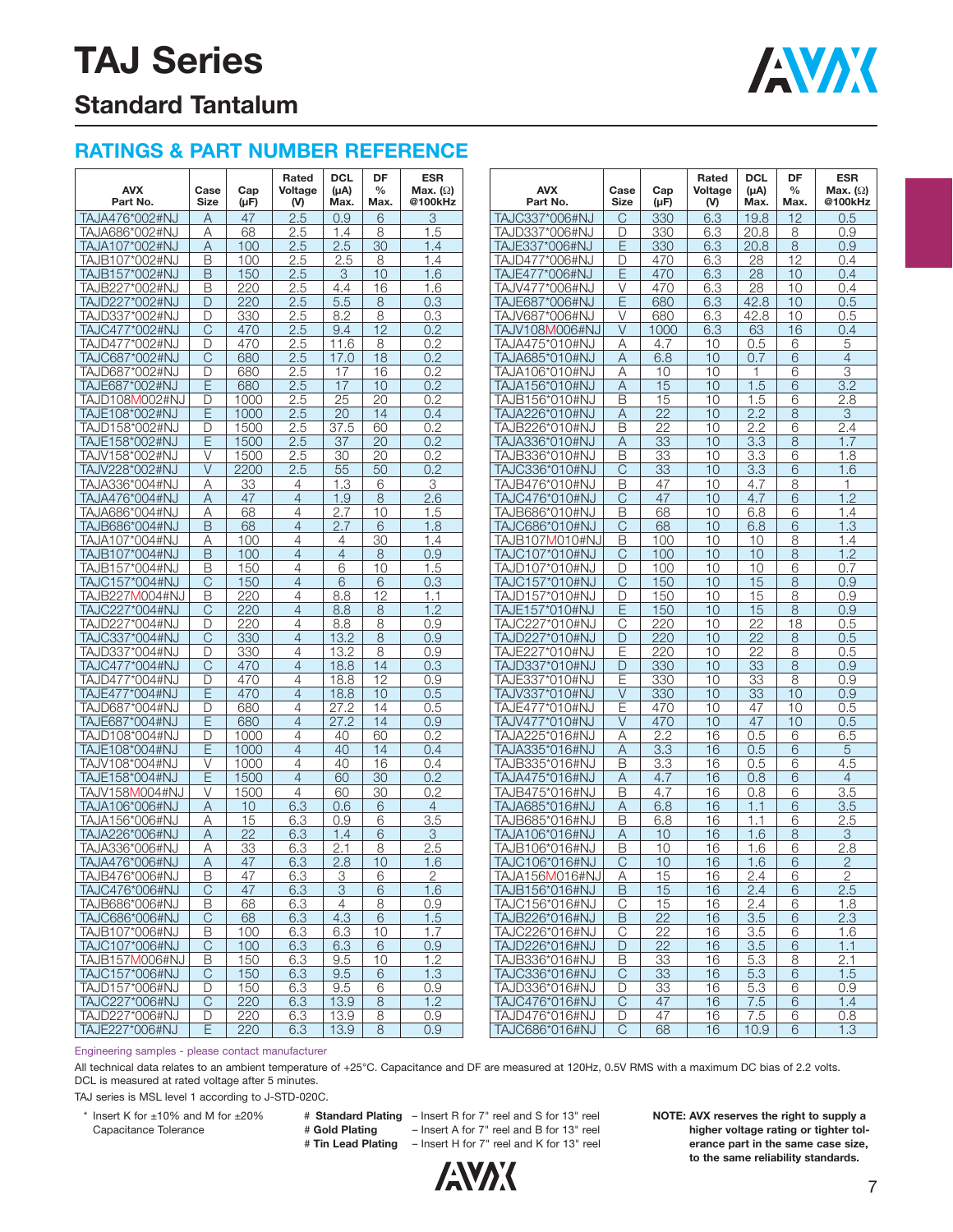## **TAJ Series**



### **Standard Tantalum**

### **RATINGS & PART NUMBER REFERENCE**

| <b>AVX</b><br>Part No.           | Case<br><b>Size</b> | Cap<br>(µF)     | Rated<br>Voltage<br>(V) | <b>DCL</b><br>$(\mu A)$<br>Max. | DF<br>$\frac{0}{0}$<br>Max. | <b>ESR</b><br>Max. $(\Omega)$<br>@100kHz | <b>AVX</b><br>Part No.           | Case<br>Size            | Cap<br>$(\mu F)$ | Rated<br>Voltage<br>(V) | <b>DCL</b><br>(µA)<br>Max. | DF<br>$\frac{0}{0}$<br>Max.      | <b>ESR</b><br>Max. $(\Omega)$<br>@100kHz |
|----------------------------------|---------------------|-----------------|-------------------------|---------------------------------|-----------------------------|------------------------------------------|----------------------------------|-------------------------|------------------|-------------------------|----------------------------|----------------------------------|------------------------------------------|
| TAJD686*016#NJ                   | D                   | 68              | 16                      | 10.9                            | 6                           | 0.9                                      | TAJD226*025#NJ                   | D                       | 22               | 25                      | 5.5                        | 6                                | 0.9                                      |
| TAJC107*016#NJ                   | C                   | 100             | 16                      | 16                              | 8                           | 1.0                                      | TAJD336*025#NJ                   | D                       | 33               | 25                      | 8.3                        | 6                                | 0.9                                      |
| TAJD107*016#NJ                   | D                   | 100             | 16                      | 16                              | 6                           | 0.9                                      | TAJE336*025#NJ                   | Е                       | 33               | 25                      | 8.3                        | 6                                | 0.9                                      |
| TAJE107*016#NJ                   | E                   | 100             | 16                      | 16                              | 6                           | 0.9                                      | TAJD476*025#NJ                   | D                       | 47               | 25                      | 11.8                       | 6                                | 0.9                                      |
| TAJD157*016#NJ                   | D                   | 150             | 16                      | 24                              | 6                           | 0.9                                      | TAJE476*025#NJ                   | E                       | 47               | 25                      | 11.8                       | 6                                | 0.9                                      |
| TAJE157*016#NJ                   | E                   | 150             | 16                      | 24                              | 8                           | 0.3                                      | TAJE686*025#NJ                   | E                       | 68               | 25                      | 17                         | 6                                | 0.9                                      |
| TAJV157*016#NJ                   | V                   | 150             | 16                      | 24                              | 8                           | 0.5                                      | TAJV686*025#NJ                   | V                       | 68               | 25                      | 17                         | 6                                | 0.9                                      |
| TAJE227*016#NJ                   | E                   | 220             | 16                      | 35.2                            | 10                          | 0.5                                      | TAJE107M025#NJ                   | $\overline{\mathsf{E}}$ | 100              | 25                      | $\overline{25}$            | 10                               | 0.3                                      |
| TAJV227*016#NJ                   | V                   | 220             | 16                      | 35.2                            | 8                           | 0.9                                      | TAJV107*025#NJ                   | V                       | 100              | 25                      | 25                         | 8                                | 0.4                                      |
| TAJV337*016#NJ                   | V                   | 330             | 16                      | 52.8                            | 10                          | 0.5                                      | TAJA104*035#NJ                   | Α                       | 0.1              | 35                      | 0.5                        | 4                                | 24                                       |
| TAJA105*020#NJ                   | Α                   | $\mathbf{1}$    | 20                      | 0.5                             | $\overline{4}$              | 9                                        | TAJA154*035#NJ                   | Α                       | 0.15             | 35                      | 0.5                        | $\overline{4}$                   | 21                                       |
| TAJA155*020#NJ                   | А                   | 1.5             | 20                      | 0.5                             | 6                           | 6.5                                      | TAJA224*035#NJ                   | Α                       | 0.22             | 35                      | 0.5                        | $\overline{4}$                   | 18                                       |
| TAJA225*020#NJ                   | Α                   | 2.2             | 20                      | 0.5                             | 6                           | 5.3                                      | TAJA334*035#NJ                   | Α                       | 0.33             | 35                      | 0.5                        | $\overline{4}$                   | 15<br>12                                 |
| TAJB225*020#NJ                   | B                   | 2.2             | 20                      | 0.5                             | 6                           | 3.5                                      | TAJA474*035#NJ                   | Α<br>B                  | 0.47             | 35                      | 0.5                        | $\overline{4}$                   | 10                                       |
| TAJA335*020#NJ                   | Α<br>B              | 3.3             | 20<br>20                | 0.7<br>0.7                      | 6<br>6                      | 4.5<br>3                                 | TAJB474*035#NJ                   |                         | 0.47<br>0.68     | 35<br>35                | 0.5<br>0.5                 | $\overline{4}$<br>$\overline{4}$ | 8                                        |
| TAJB335*020#NJ<br>TAJA475*020#NJ |                     | 3.3<br>4.7      | 20                      | 0.9                             | 6                           | $\overline{4}$                           | TAJA684*035#NJ                   | Α<br>B                  | 0.68             | 35                      | 0.5                        | $\overline{4}$                   | 8                                        |
| TAJB475*020#NJ                   | Α<br>B              | 4.7             | 20                      | 0.9                             | 6                           | 3                                        | TAJB684*035#NJ<br>TAJA105*035#NJ | Α                       | 1                | 35                      | 0.5                        | $\overline{4}$                   | 7.5                                      |
| TAJA685*020#NJ                   | Α                   | 6.8             | 20                      | 1.4                             | 6                           | 2.5                                      | TAJB105*035#NJ                   | B                       | $\mathbf{1}$     | 35                      | 0.5                        | $\overline{4}$                   | 6.5                                      |
| TAJB685*020#NJ                   | B                   | 6.8             | 20                      | 1.4                             | 6                           | 2.5                                      | TAJA155*035#NJ                   | Α                       | 1.5              | 35                      | 0.5                        | 6                                | 7.5                                      |
| TAJC685*020#NJ                   | C                   | 6.8             | 20                      | 1.4                             | 6                           | $\overline{2}$                           | TAJB155*035#NJ                   | B                       | 1.5              | 35                      | 0.5                        | 6                                | 5.2                                      |
| TAJB106*020#NJ                   | B                   | 10              | 20                      | 2                               | 6                           | 2.1                                      | TAJC155*035#NJ                   | $\mathsf{C}$            | 1.5              | 35                      | 0.5                        | 6                                | 4.5                                      |
| TAJC106*020#NJ                   | C                   | 10              | 20                      | $\overline{2}$                  | 6                           | 1.2                                      | TAJA225*035#NJ                   | Α                       | 2.2              | 35                      | 0.8                        | 6                                | 4.5                                      |
| TAJB156*020#NJ                   | B                   | 15              | 20                      | 3                               | 6                           | $\overline{2}$                           | TAJB225*035#NJ                   | B                       | 2.2              | 35                      | 0.8                        | 6                                | 4.2                                      |
| TAJC156*020#NJ                   | C                   | 15              | 20                      | 3                               | 6                           | 1.7                                      | TAJC225*035#NJ                   | C                       | 2.2              | 35                      | 0.8                        | 6                                | 3.5                                      |
| TAJB226*020#NJ                   | B                   | 22              | 20                      | 4.4                             | 6                           | 1.8                                      | TAJB335*035#NJ                   | B                       | 3.3              | 35                      | 1.2                        | 6                                | 3.5                                      |
| TAJC226*020#NJ                   | C                   | $\overline{22}$ | 20                      | 4.4                             | 6                           | 1.6                                      | TAJC335*035#NJ                   | C                       | 3.3              | 35                      | 1.2                        | 6                                | 2.5                                      |
| TAJD226*020#NJ                   | D                   | 22              | 20                      | 4.4                             | 6                           | 0.9                                      | TAJB475*035#NJ                   | B                       | 4.7              | 35                      | 1.6                        | 6                                | 3.1                                      |
| TAJC336*020#NJ                   | C                   | 33              | 20                      | 6.6                             | 6                           | 1.5                                      | TAJC475*035#NJ                   | C                       | 4.7              | 35                      | 1.6                        | 6                                | 2.2                                      |
| TAJD336*020#NJ                   | D                   | 33              | 20                      | 6.6                             | 6                           | 0.9                                      | TAJD475*035#NJ                   | D                       | 4.7              | 35                      | 1.6                        | 6                                | 1.5                                      |
| TAJC476*020#NJ                   | C                   | 47              | 20                      | 9.4                             | 6                           | 0.9                                      | TAJC685*035#NJ                   | C                       | 6.8              | 35                      | 2.4                        | 6                                | 1.8                                      |
| TAJD476*020#NJ                   | D                   | 47              | 20                      | 9.4                             | 6                           | 0.9                                      | TAJD685*035#NJ                   | D                       | 6.8              | 35                      | 2.4                        | 6                                | 1.3                                      |
| TAJE476*020#NJ                   | Ε                   | 47              | 20                      | 9.4                             | 6                           | 0.9                                      | TAJC106*035#NJ                   | C                       | 10               | 35                      | 3.5                        | 6                                | 1.6                                      |
| TAJD686*020#NJ                   | D                   | 68              | 20                      | 13.6                            | 6                           | 0.9                                      | TAJD106*035#NJ                   | D                       | 10               | 35                      | 3.5                        | 6                                | 1                                        |
| TAJE686*020#NJ                   | E                   | 68              | 20                      | 13.6                            | 6                           | 0.9                                      | TAJE106*035#NJ                   | E                       | 10               | 35                      | 3.5                        | 6                                | 0.9                                      |
| TAJD107*020#NJ                   | D                   | 100             | 20                      | 20                              | 6                           | 0.9                                      | TAJC156*035#NJ                   | C                       | 15               | 35                      | 5.3                        | 6                                | 1.4                                      |
| TAJE107*020#NJ                   | Ε                   | 100             | 20                      | 20                              | 6                           | 0.4                                      | TAJD156*035#NJ                   | D                       | 15               | 35                      | 5.3                        | 6                                | 0.9                                      |
| TAJV107*020#NJ                   | V                   | 100             | 20                      | 20                              | 8                           | 0.9                                      | TAJD226*035#NJ                   | D                       | 22               | 35                      | 7.7                        | 6                                | 0.9                                      |
| TAJE157*020#NJ                   | Ε                   | 150             | 20                      | 30                              | 8                           | 0.3                                      | TAJE226*035#NJ                   | E                       | 22               | 35                      | 7.7                        | 6                                | 0.5                                      |
| TAJV157*020#NJ                   | V                   | 150             | 20                      | 30                              | 8                           | 0.5                                      | TAJD336*035#NJ                   | D                       | 33               | 35                      | 11.6                       | 6                                | 0.9                                      |
| TAJA474*025#NJ                   | Α                   | 0.47            | 25                      | 0.5                             | $\overline{4}$              | 14                                       | TAJE336*035#NJ                   | E                       | 33               | 35                      | 11.6                       | 6                                | 0.5                                      |
| TAJA684*025#NJ                   | А                   | 0.68            | 25                      | 0.5                             | $\overline{4}$              | 10                                       | TAJV336*035#NJ                   | V                       | 33               | 35                      | 11.6                       | 6                                | 500                                      |
| TAJA105*025#NJ                   | Α                   | 1               | 25                      | 0.5                             | $\overline{4}$              | 8                                        | TAJE476*035#NJ                   | E                       | 47<br>47         | 35                      | 16.5                       | 6                                | 0.9                                      |
| TAJA155*025#NJ                   | Α                   | 1.5             | 25                      | 0.5                             | 6                           | 7.5                                      | TAJV476*035#NJ<br>TAJV686M035#NJ | V<br>$\vee$             |                  | 35                      | 16.5                       | 6                                | 0.4                                      |
| TAJB155*025#NJ                   | B                   | 1.5<br>2.2      | 25<br>25                | 0.5<br>0.6                      | 6<br>6                      | 5<br>7                                   | TAJA104*050#NJ                   | Α                       | 68<br>0.1        | 35<br>50                | 23.8<br>0.5                | 6<br>$\overline{4}$              | 0.5<br>22                                |
| TAJA225*025#NJ                   | Α<br>B              |                 |                         | 0.6                             | 6                           | 4.5                                      |                                  |                         |                  | 50                      |                            | $\overline{4}$                   | 15                                       |
| TAJB225*025#NJ<br>TAJA335*025#NJ |                     | 2.2             | 25<br>25                | 0.8                             | 6                           | 3.7                                      | TAJA154*050#NJ<br>TAJB154*050#NJ | Α<br>B                  | 0.15<br>0.15     |                         | 0.5<br>0.5                 | 4                                | 17                                       |
| TAJB335*025#NJ                   | A<br>B              | 3.3<br>3.3      | 25                      | 0.8                             | 6                           | 3.5                                      | TAJA224*050#NJ                   | A                       | 0.22             | 50<br>50                | 0.5                        | $\overline{4}$                   | 18                                       |
| TAJA475*025#NJ                   | Α                   | 4.7             | 25                      | 1.2                             | 6                           | 3.1                                      | TAJB224*050#NJ                   | B                       | 0.22             | 50                      | 0.5                        | $\overline{4}$                   | 14                                       |
| TAJB475*025#NJ                   | B                   | 4.7             | 25                      | 1.2                             | 6                           | 2.8                                      | TAJB334*050#NJ                   | B                       | 0.33             | 50                      | 0.5                        | $\overline{4}$                   | 12                                       |
| TAJB685*025#NJ                   | B                   | 6.8             | 25                      | 1.7                             | 6                           | 2.8                                      | TAJA474*050#NJ                   | Α                       | 0.47             | 50                      | 0.5                        | $\overline{4}$                   | 9.5                                      |
| TAJC685*025#NJ                   | С                   | 6.8             | 25                      | 1.7                             | 6                           | $\overline{2}$                           | TAJB474*050#NJ                   | $\mathsf B$             | 0.47             | 50                      | 0.7                        | $\overline{4}$                   | 9.5                                      |
| TAJB106*025#NJ                   | B                   | 10              | 25                      | 2.5                             | 6                           | 2.5                                      | TAJC474*050#NJ                   | C                       | 0.47             | 50                      | 0.5                        | $\overline{4}$                   | 8                                        |
| TAJC106*025#NJ                   | C                   | 10              | 25                      | 2.5                             | 6                           | 1.8                                      | TAJA684*050#NJ                   | A                       | 0.68             | 50                      | 0.5                        | $\overline{4}$                   | 7.9                                      |
| TAJD106*025#NJ                   | D                   | 10              | 25                      | 2.5                             | 6                           | 1.2                                      | TAJB684*050#NJ                   | B                       | 0.68             | 50                      | 0.5                        | $\overline{4}$                   | 8                                        |
| TAJC156*025#NJ                   | C                   | 15              | 25                      | 3.8                             | 6                           | 1.6                                      | TAJC684*050#NJ                   | C                       | 0.68             | 50                      | 0.5                        | $\overline{4}$                   | $\overline{7}$                           |
| TAJD156*025#NJ                   | D                   | 15              | 25                      | 3.8                             | 6                           | 1                                        | TAJA105M050#NJ                   | Α                       | 1                | 50                      | 0.5                        | 4                                | 6.6                                      |
| TAJC226*025#NJ                   | C                   | 22              | 25                      | 5.5                             | 6                           | 1.4                                      | TAJB105*050#NJ                   | B                       | $\mathbf{1}$     | 50                      | 0.5                        | 6                                | 7                                        |

Engineering samples - please contact manufacturer

All technical data relates to an ambient temperature of +25°C. Capacitance and DF are measured at 120Hz, 0.5V RMS with a maximum DC bias of 2.2 volts. DCL is measured at rated voltage after 5 minutes.

TAJ series is MSL level 1 according to J-STD-020C.

8

\* Insert K for ±10% and M for ±20% # **Standard Plating** – Insert R for 7" reel and S for 13" reel Capacitance Tolerance **A Fold Plating** - Insert A for 7" reel and B for 13" reel # **Tin Lead Plating** – Insert H for 7" reel and K for 13" reel

**ANAK** 

**NOTE: AVX reserves the right to supply a higher voltage rating or tighter tolerance part in the same case size, to the same reliability standards.**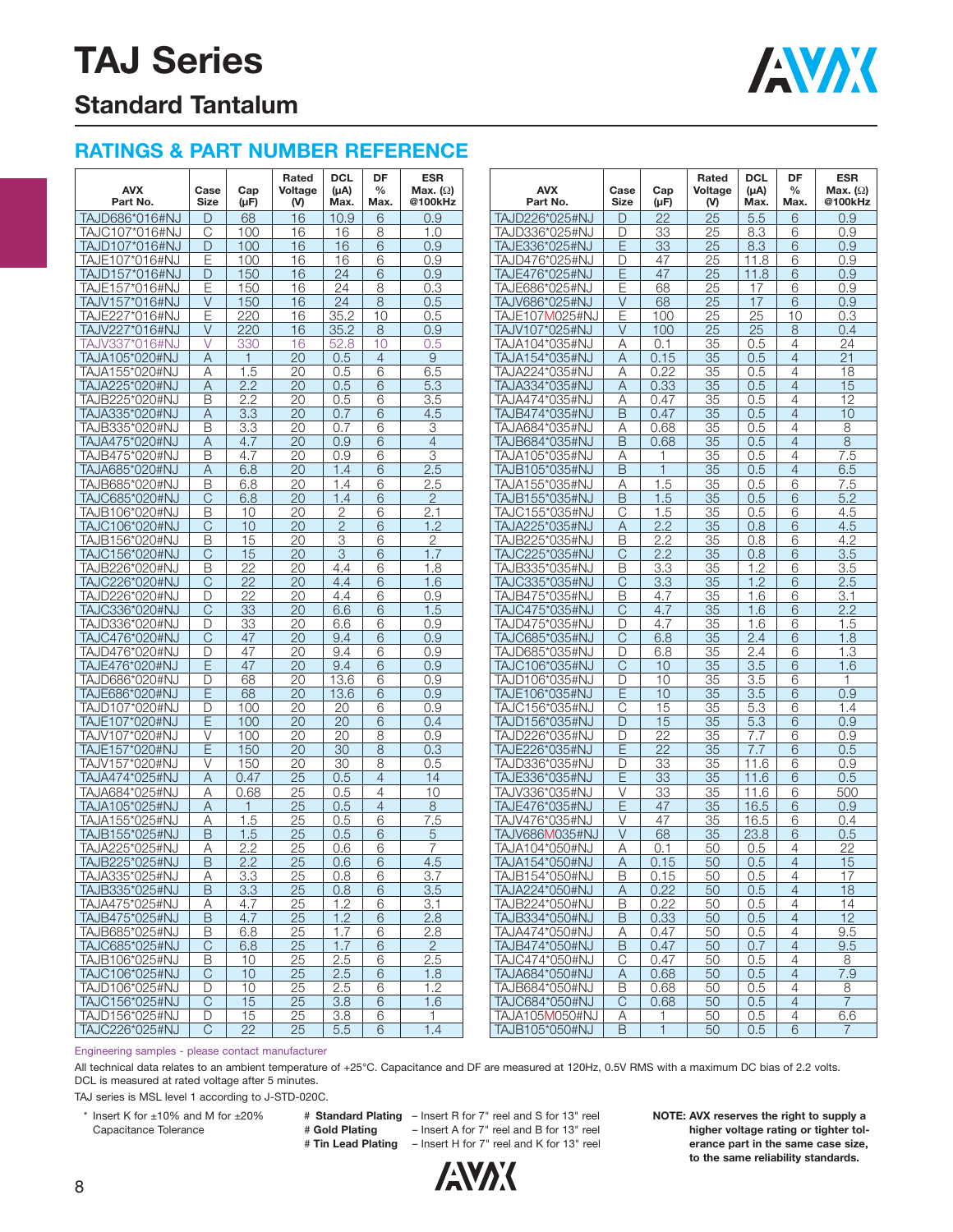

## **Standard Tantalum**

### **RATINGS & PART NUMBER REFERENCE**

| <b>AVX</b><br>Part No. | Case<br>Size | Cap<br>(µF) | Rated<br>Voltage<br>(V) | <b>DCL</b><br>$(\mu A)$<br>Max. | DF<br>%<br>Max. | <b>ESR</b><br>Max. $(\Omega)$<br>@100kHz |
|------------------------|--------------|-------------|-------------------------|---------------------------------|-----------------|------------------------------------------|
| TAJC105*050#NJ         | C            |             | 50                      | 0.5                             | 4               | 5.5                                      |
| TAJC155*050#NJ         | Ć            | 1.5         | 50                      | 0.8                             | 6               | 4.5                                      |
| TAJD155*050#NJ         | D            | 1.5         | 50                      | 0.8                             | 6               | 4                                        |
| TAJC225*050#NJ         | C            | 2.2         | 50                      | 1.1                             | 6               | 3                                        |
| TAJD225*050#NJ         | D            | 2.2         | 50                      | 1.1                             | 6               | 2.5                                      |
| TAJC335*050#NJ         | С            | 3.3         | 50                      | 1.7                             | 6               | 2.5                                      |
| TAJD335*050#NJ         | D            | 3.3         | 50                      | 1.7                             | 6               | $\overline{2}$                           |
| TAJC475*050#NJ         | С            | 4.7         | 50                      | 0.5                             | 4               | 1.4                                      |
| TAJD475*050#NJ         | D            | 4.7         | 50                      | 2.4                             | 6               | 1.4                                      |
| TAJC685*050#NJ         | C            | 6.8         | 50                      | 3.4                             | 6               |                                          |
| TAJD685*050#NJ         | D            | 6.8         | 50                      | 3.4                             | 6               |                                          |
| TAJD106*050#NJ         | n            | 10          | 50                      | 5                               | 6               | 0.8                                      |
| TAJE106*050#NJ         | F            | 10          | 50                      | 5                               | 6               |                                          |
| TAJV106*050#NJ         | V            | 10          | 50                      | 5                               | 6               | 0.65                                     |
| TAJD156*050#NJ         | D            | 15          | 50                      | 7.5                             | 4               | 0.6                                      |
| TAJE156*050#NJ         | F            | 15          | 50                      | 7.5                             | 6               | 0.6                                      |
| TAJV156*050#NJ         | $\vee$       | 15          | 50                      | 7.5                             | 6               | 0.6                                      |
| TAJV226*050#NJ         | V            | 22          | 50                      | 11                              | 8               | 0.6                                      |

#### Engineering samples - please contact manufacturer

All technical data relates to an ambient temperature of +25°C. Capacitance and DF are measured at 120Hz, 0.5V RMS with a maximum DC bias of 2.2 volts. DCL is measured at rated voltage after 5 minutes.

TAJ series is MSL level 1 according to J-STD-020C.

\* Insert K for ±10% and M for ±20% # Standard Plating - Insert R for 7" reel and S for 13" reel

Capacitance Tolerance # **Gold Plating** – Insert A for 7" reel and B for 13" reel

# **Tin Lead Plating** – Insert H for 7" reel and K for 13" reel

**NOTE: AVX reserves the right to supply a higher voltage rating or tighter** 

**tolerance part in the same case size, to the same reliability standards.**